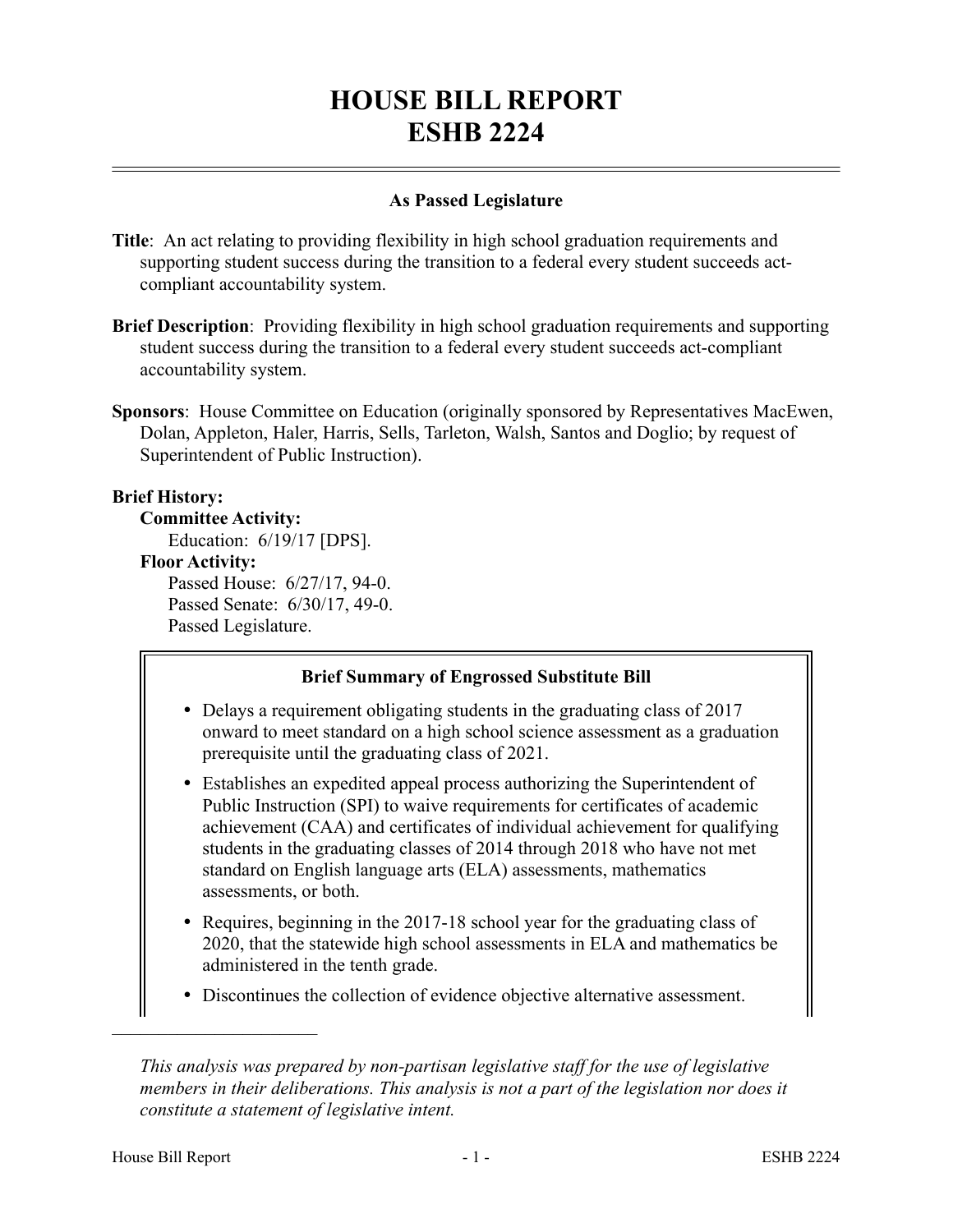- Establishes new options for demonstrating student achievement of state standards, including completing dual credit courses and locally determined courses with qualifying assessments.
- Requires school districts to provide students who have not earned a CAA before the beginning of the eleventh grade the opportunity to access interventions and academic supports, courses, or both to enable the students to meet minimum high school graduation standards.
- Adds specificity to High School and Beyond Plan requirements.
- Requires the State Board of Education, in consultation with the SPI, to identify and report on the equivalent student performance standard that a tenth grade student would need to achieve on state assessments to be career and college ready.
- Includes an emergency clause making all provisions effective immediately.

## **HOUSE COMMITTEE ON EDUCATION**

**Majority Report**: The substitute bill be substituted therefor and the substitute bill do pass. Signed by 15 members: Representatives Santos, Chair; Dolan, Vice Chair; Stonier, Vice Chair; Harris, Ranking Minority Member; Muri, Assistant Ranking Minority Member; Bergquist, Caldier, Johnson, Kilduff, Lovick, Senn, Slatter, Steele, Valdez and Volz.

**Staff**: Ethan Moreno (786-7386).

## **Background**:

#### Statewide Student Assessment System*.*

The Superintendent of Public Instruction (SPI), in consultation with the State Board of Education (SBE), is authorized to maintain and revise a statewide academic assessment system to measure student knowledge and skills on state learning standards and to use it for purposes of state and federal accountability. The state assessment system must cover the content areas of reading, writing, mathematics, and science for elementary, middle, and high school years. The federal Every Student Succeeds Act requires states to assess students based on state learning standards in reading and mathematics in each of grades 3 through 8 and one high school grade, as well as in at least one grade in elementary, middle, and high school in science.

In recent years, high school mathematics have been assessed in Washington using end-ofcourse tests (EOCs) in Algebra I and Geometry, and a tenth grade reading and writing assessment has also been utilized. In 2011 legislation directed that high school science be assessed using a Biology EOC. The Legislature subsequently expressed intent to transition from a Biology EOC to a comprehensive science assessment. Assessments based on the Next Generation Science Standards (NGSS), standards which are being phased in, will begin in 2018.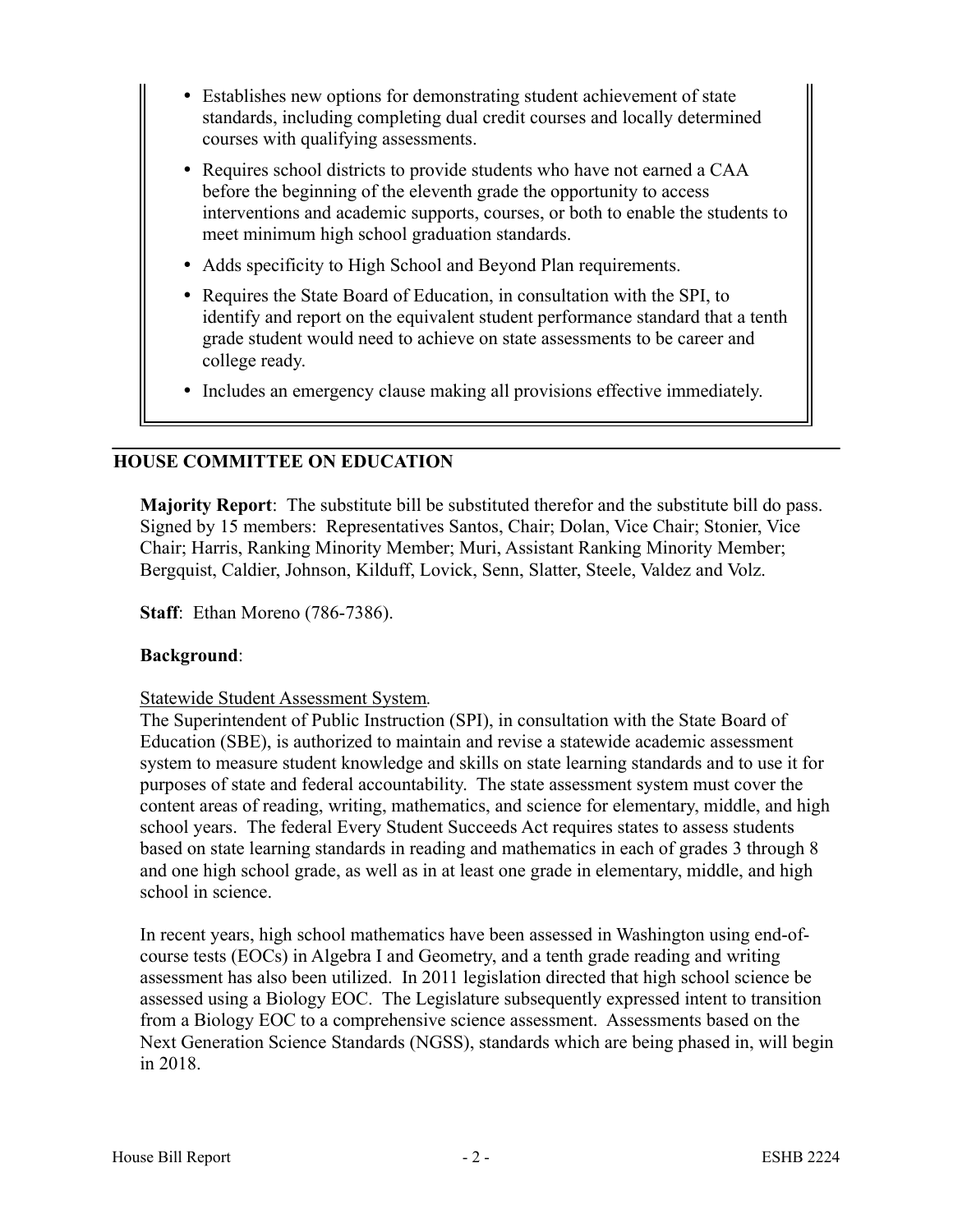In 2013 the SPI was directed to implement, beginning in the 2015 school year, student assessments developed with a multistate consortium in English language arts (ELA) and mathematics. (Washington is part of the Smarter Balanced Assessment Consortium, known as SBAC.) The SPI was also directed to use test items from the SBAC assessments to develop a tenth grade ELA assessment and modify the Algebra I and Geometry EOCs for use through the transition period.

The SBE is responsible for establishing the performance scores that students must meet on state assessments. In accordance with statutory requirements, the SBE has established performance scores for the assessments used during the transition period, as well as the SBAC assessments. In setting scores for the high school SBAC assessments, the SBE must review the experience during the transition period, and examine scores used in other states for the SBAC assessments, including states that require passage of an eleventh grade assessment for graduation. The scores established for purposes of graduation may be different from the scores used for the purpose of determining career and college readiness.

#### High School Graduation Requirements.

A Certificate of Academic Achievement (CAA) or a Certificate of Individual Achievement (CIA) is one of the requirements for graduation from a Washington public high school. To obtain a CAA, a student must meet state standards on required statewide assessments. Students requiring special education who are not appropriately assessed by the state assessment system, even with accommodations, may earn a CIA through a variety of ways to demonstrate skills and abilities commensurate with their individual education programs.

Since the graduating class of 2008, Washington students have been required to meet the state standards on the assessment in reading and mathematics to obtain a CAA and graduate from high school. Legislation adopted in 2004 required the graduating classes of 2010 onward to also meet standard on a statewide high school science assessment to earn a CAA for purposes of high school graduation, but subsequent legislation has thrice delayed this requirement.

Graduation requirements obligate students in the graduating classes of 2017 and 2018 to meet standard on: (1) the state assessments in ELA or the ELA SBAC; (2) at least one of the mathematics EOCs or the mathematics SBAC; (3) and the Biology EOC or the NGSS Assessment for the classes of 2017 and 2018, respectively. Beginning with the graduating class of 2019, the SBAC assessments in ELA and mathematics will be used to demonstrate that students meet the state standard in those subjects, and the NGSS assessment will be used to demonstrate that students meet the state standard in science.

Below is a chart illustrating the assessments required for the graduating class of 2017 and beyond.

| <b>Graduating</b>                                 | <b>English Language Mathematics</b> |               | <b>Science</b>       |
|---------------------------------------------------|-------------------------------------|---------------|----------------------|
| <b>Class</b>                                      | Arts                                |               |                      |
| $\left 2017\right\rangle$ and $2018$ Grade 10 ELA |                                     | Algebra I EOC | Biology EOC (2017)   |
|                                                   | Or                                  |               | with Next Generation |
|                                                   |                                     | Geometry EOC  |                      |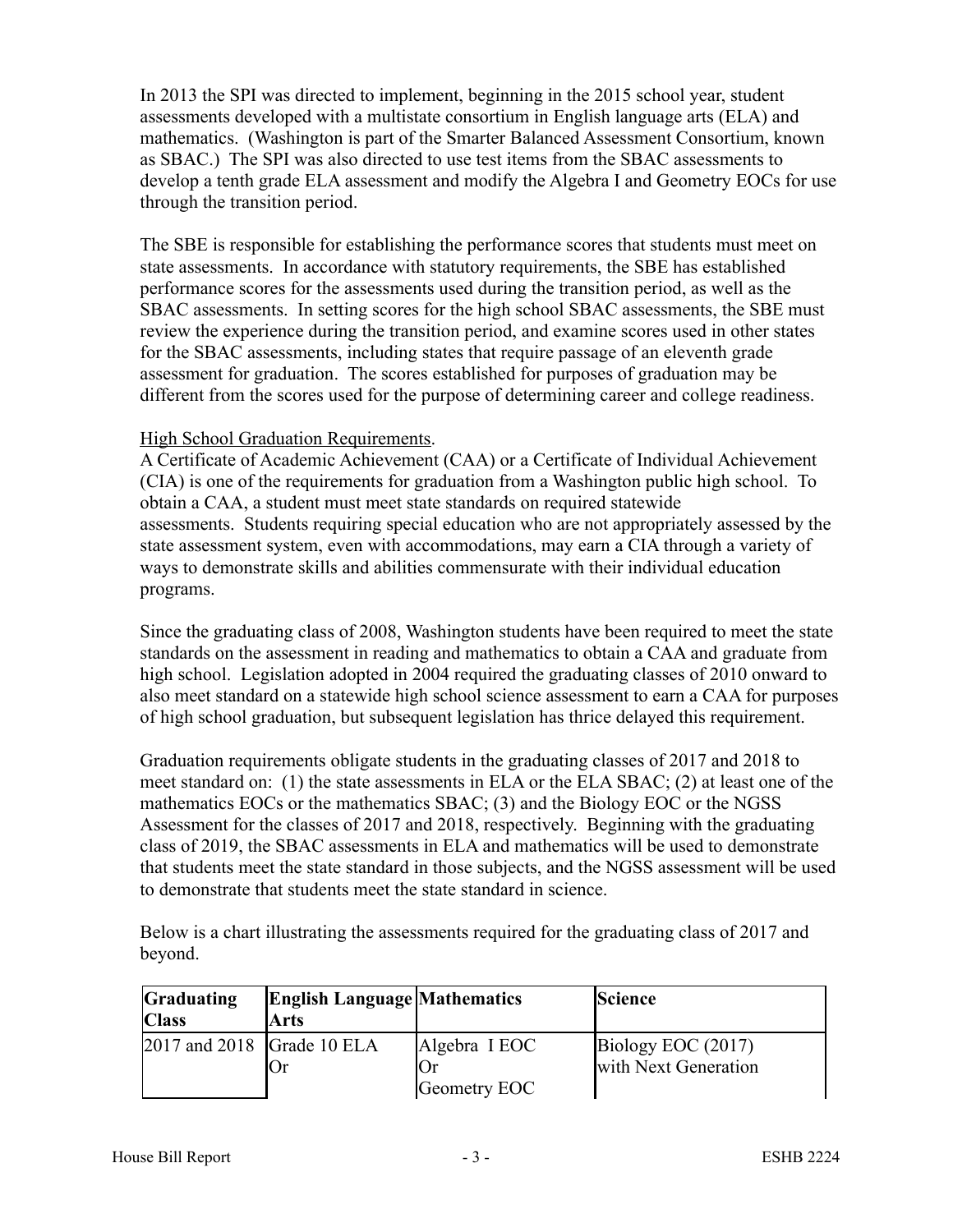|                        | Grade 11 ELA<br>(SBAC) | Юr<br>Grade 11 Mathematics for 2018<br>(SBAC)  | Science Standard Assessment |
|------------------------|------------------------|------------------------------------------------|-----------------------------|
| $2019$ Onward Grade 10 | ELA(SBAC)              | Grade 10 Mathematics Next Generation<br>(SBAC) | Science Standard Assessment |

## Objective Alternative Assessment Options.

Objective alternative assessment options (alternative assessments) may be utilized by students who have taken an assessment at least once. The alternative assessments, which may only be approved by the Legislature, must be comparable in rigor to the skills and knowledge that the student must demonstrate on the statewide student assessments, and must be objective in their determination of student achievement of state standards. If a student meets the state standard on the alternative assessment, he or she must earn a CAA. The alternative assessments include:

- grade comparison, provided the student has a qualifying grade point average;
- earning a high enough score on the SAT or ACT;
- earning a high enough score on an Advanced Placement/International Baccalaureate exam; and
- collection of evidence, scored at the state level or by regional panels of educators.

Current law also includes provisions for waiving specific requirements pertaining to the CAA for students who transferred to a Washington public school in their junior or senior year or who have special, unavoidable circumstances.

#### High School and Beyond Plan.

One of the state graduation requirements is the completion of a High School and Beyond Plan (HSBP). The SBE provides that each student must have a HSBP for their high school experience, including what they expect to do the year following graduation. The content of the plan, and whether a student's plan meets applicable requirements, is determined at the district level. A student's high school transcript must contain a notation as to whether the student met the HSBP requirement.

## **Summary of Engrossed Substitute Bill**:

High School Graduation Requirements - Modification to Assessment Requirements. Certain high school graduation requirements are modified, including provisions requiring assessments in science, ELA, and mathematics, and provisions governing alternative assessment options.

The statewide high school science assessment will continue to be administered, but the requirement obligating students in the graduating classes of 2017 onward to obtain a sufficient score on the assessment (currently the Biology EOC) as a graduation prerequisite is delayed until the graduating class of 2021. The science assessment administered to that class must be a comprehensive science assessment based on applicable essential academic learning requirements adopted by the SPI in 2013. The provisions delaying the science assessment as a graduation prerequisite apply retroactively to students in the graduating class of 2017.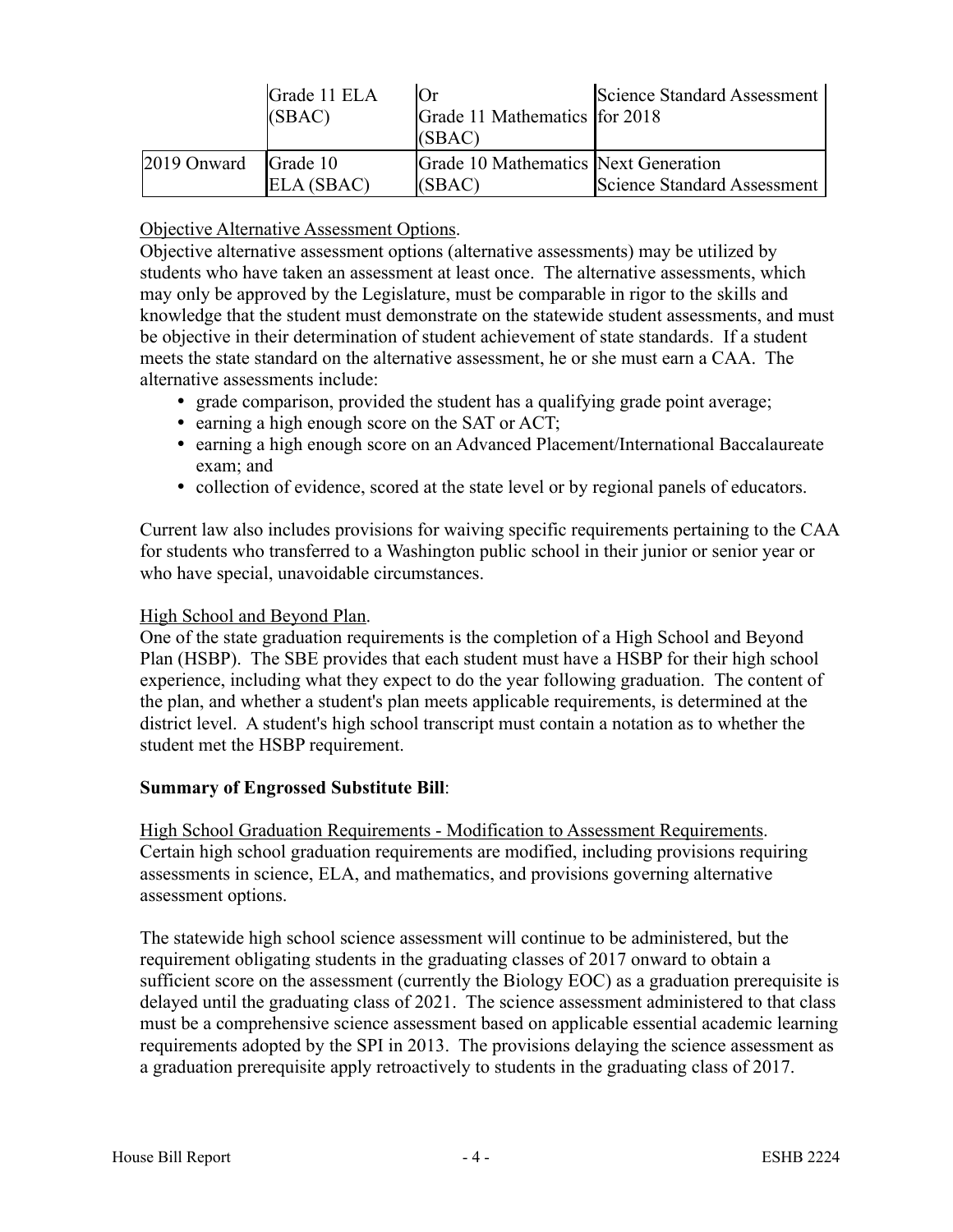The administration of the statewide SBAC ELA and mathematics assessments is specifically directed to occur in the 10th grade. This change will take effect in the 2017-18 school year and will apply beginning with students in the graduating class of 2020. A student who meets the high school graduation standard on the high school ELA and mathematics SBAC assessments and satisfies all other graduation requirements will earn a CAA.

"High school graduation standard" is not defined, but references to "state standard" or "state standards" in provisions governing assessment requirements and the earning of CAAs for the graduating classes of 2016 onward are changed to "high school graduation standard."

#### Establishment of CAA/CIA Appeals Process.

The SPI is directed to implement an expedited appeal process for waiving requirements for CAAs and CIAs for students in the graduating classes of 2014 through 2018 who have not met standard on ELA assessments, mathematics assessments, or both, but have met all other state and local graduation requirements. Eligible students in the graduating class of 2018 must also have attempted at least one alternative assessment option.

An appeal may be initiated with the applicable school district by a student or the student's parent, guardian, or principal. Districts are charged with determining which appeals will be submitted to the SPI for final review and approval. The SPI may approve an appeal only if it has been demonstrated that the student has: the necessary skills and knowledge to meet the high school graduation standard; and the skills necessary to successfully achieve the college or career goals established in his or her HSBP. Pathways for demonstrating the necessary skills and knowledge may include, but are not limited to:

- successful completion of a college level class in the relevant subject area;
- admission to a higher education institution or career preparation program;
- award of a scholarship for higher education; or
- enlistment in a branch of the military.

#### Discontinued and New Alternative Assessment Options.

The collection of evidence alternative assessment option is discontinued, but a student who completes a dual credit course in ELA or mathematics in which the student earns college credit may use passage of the course as an alternative assessment for earning a CAA.

Beginning in the 2018-19 school year, students who do not qualify for a CAA because they have not met the high school graduation standard for the mathematics or ELA assessment may take and pass a locally determined course in the content area in which the student was not successful. The course must be rigorous and consistent with the student's educational and career goals identified in his or her HSBP, and may include career and technical education (CTE) equivalencies in ELA or mathematics.

If the student passes the locally determined course, he or she may then take a locally administered assessment associated with the course as an alternative assessment for demonstrating that the student has met or exceeded the required high school graduation standard and qualifies for a CAA.

Locally administered assessments, in accordance with specified requirements, must be reviewed and, if appropriate, approved for use by the Office of the Superintendent of Public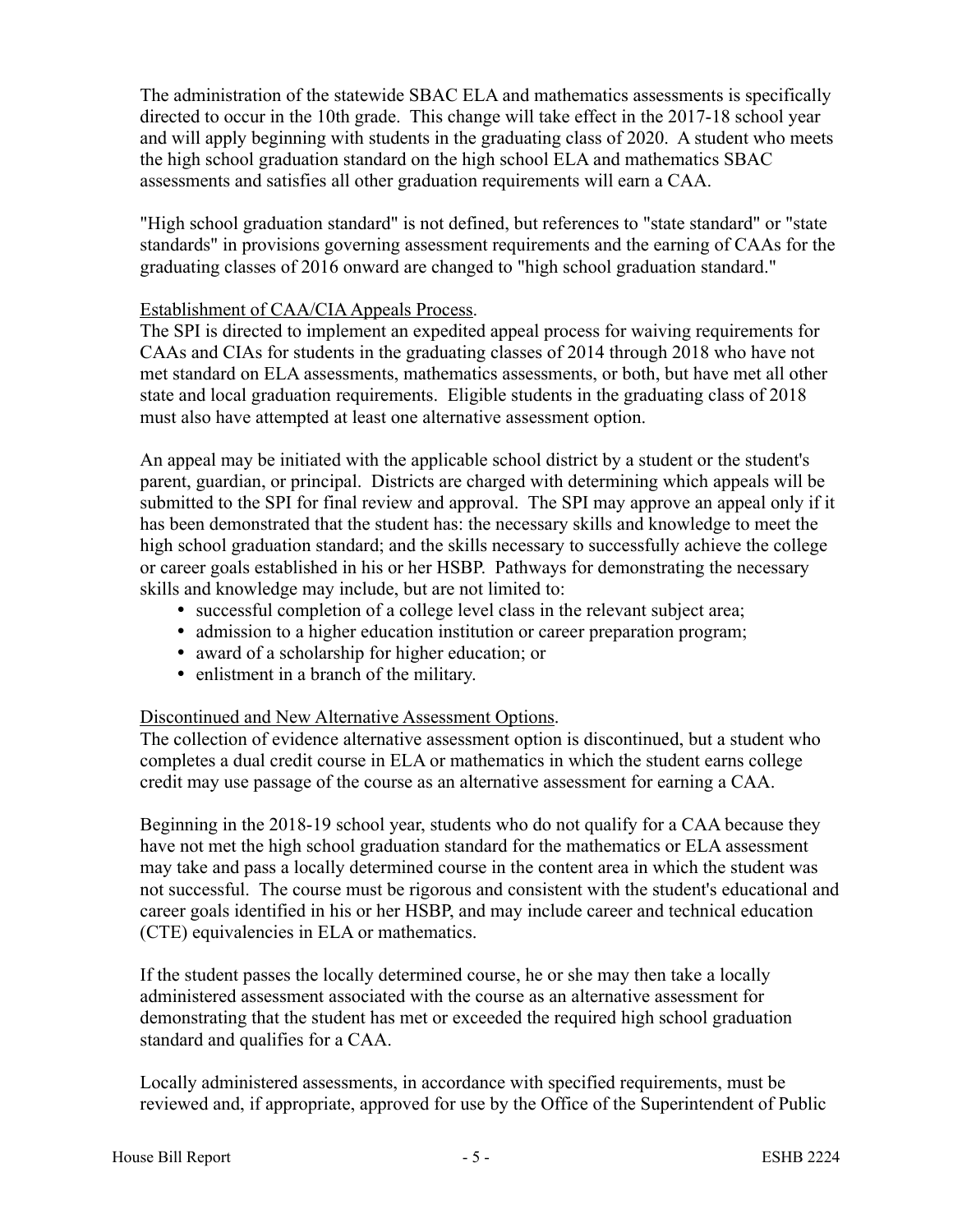Instruction (OSPI). Additionally, the OSPI must post on its website a compiled list of district-administered assessments approved as alternative assessments, including the comparable scores necessary to meet the standard.

Related provisions regarding high school transition courses are established. High school transition courses and the assessments offered in association with the courses are an approved locally determined course and assessment for demonstrating that the student met or exceeded the high school graduation standard. A "high school transition course" is defined as an ELA or mathematics course offered in high school whose successful completion by the student will ensure college-level placement at participating institutions of higher education, but a student's successful completion of the course does not entitle the student to be admitted to any public institution of higher education. As further specified in the definition, high school transition courses must satisfy core or elective credit graduation requirements established by the SBE.

#### Student Interventions and Academic Supports.

New requirements for academic interventions and supports are established. School districts must provide students who have not earned a CAA before the beginning of eleventh grade with the opportunity to access interventions and academic supports, courses, or both, designed to the enable students to meet the high school graduation standard. The interventions, supports, or courses must be rigorous and consistent with the student's educational and career goals identified in his or her HSBP, and may include CTE equivalencies in ELA or mathematics.

#### High School and Beyond Plans.

Additional requirements for HSBPs are established. Each student must have an HSBP to guide the student's high school experience and prepare him or her for postsecondary education or training and career. An HSBP must be initiated for each student during the seventh or eighth grade, and in preparation for that initiation, each student must first be administered a career interest and skills inventory.

The HSBP must be updated to reflect high school assessments, review transcripts, and assess progress toward identified goals. The HSPB must be revised as necessary for changing interests, goals, and needs, and must identify available interventions and academic support, courses, or both, that enable students who have not met the high school graduation standard to do so.

All HSBPs must include the following elements:

- an identification of career goals, aided by a skills and interest assessment;
- an identification of educational goals;
- a four-year plan for course-taking that fulfills state and local graduation requirements and aligns with the student's career and educational goals; and
- by the end of twelfth grade, a current resume or activity log that provides a written compilation of the student's education, any work experience, and any community service and how the school district recognized the community service.

School districts may also establish additional, local requirements for HSBPs that serve the needs and interests of the district's students and for other specified purposes.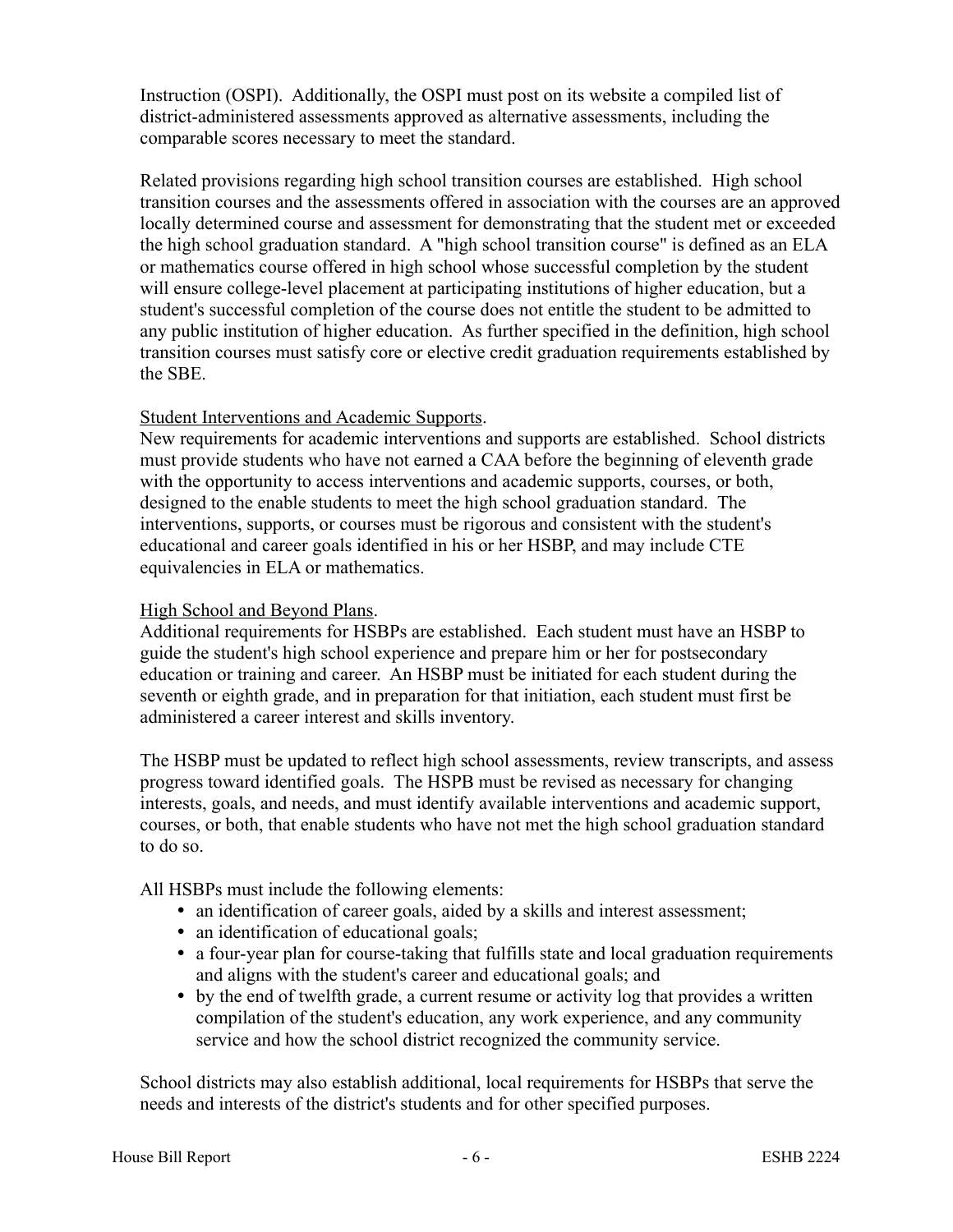School districts must update the HSBP for each student who has not earned a level 3 or 4 score on the middle school mathematics assessment by the ninth grade. The purpose of this update is to ensure that the student takes a mathematics course in the ninth and tenth grades. These courses may include CTE equivalencies in mathematics.

New and Modified Accountability Duties of the State Board of Education.

Numerous accountability-related duties of the SBE are modified or repealed. Examples of repealed duties include provisions obligating the SBE to:

- by the end of the 2014-15 school year, establish the scores students must achieve to meet the standard and earn a CAA on the SBAC high school ELA and mathematics assessments. (The statutory directive obligating the SBE to identify the scores that students must achieve in order to meet the standard on statewide student assessments remains);
- establish scores students must achieve on tenth grade ELA and EOC mathematics assessments that predate the full implementation of the SBAC assessments;
- consider the incorporation of the standard error of measurement into decisions regarding CAAs; and
- advise the Legislature of initial performance standards for high school statewide assessments, including presenting subsequently recommended changes to the education committees of the Legislature for potential legislative action.

Additionally, a provision specifying that the scores established by the SBE for earning a CAA and high school graduation may be different from the scores used for determining a student's career and college readiness is repealed and replaced with a similar provision indicating that the SBE is not prohibited from identifying a college and career readiness score that is different from the score required for high school graduation purposes.

Regarding new duties, the SBE, in consultation with the SPI, is directed to identify the equivalent student performance standard that a tenth grade student would need to achieve on the state assessments to be career and college ready at the end of the student's high school experience. A report on this performance standard must be submitted by the SBE to the Governor and the education policy and fiscal committees of the Legislature by December 1, 2018.

# **Appropriation**: None.

**Fiscal Note**: Requested on June 26, 2017.

**Effective Date**: The bill contains an emergency clause and takes effect immediately.

## **Staff Summary of Public Testimony**:

(In support) This bill represents a good compromise for the roadblocks the House of Representatives has run into in the other chamber. The bill will help students in this graduating year and in years to come. Moving assessments to an earlier point in the high school process will give students ample time to make needed course corrections; this is vital to the success of the students.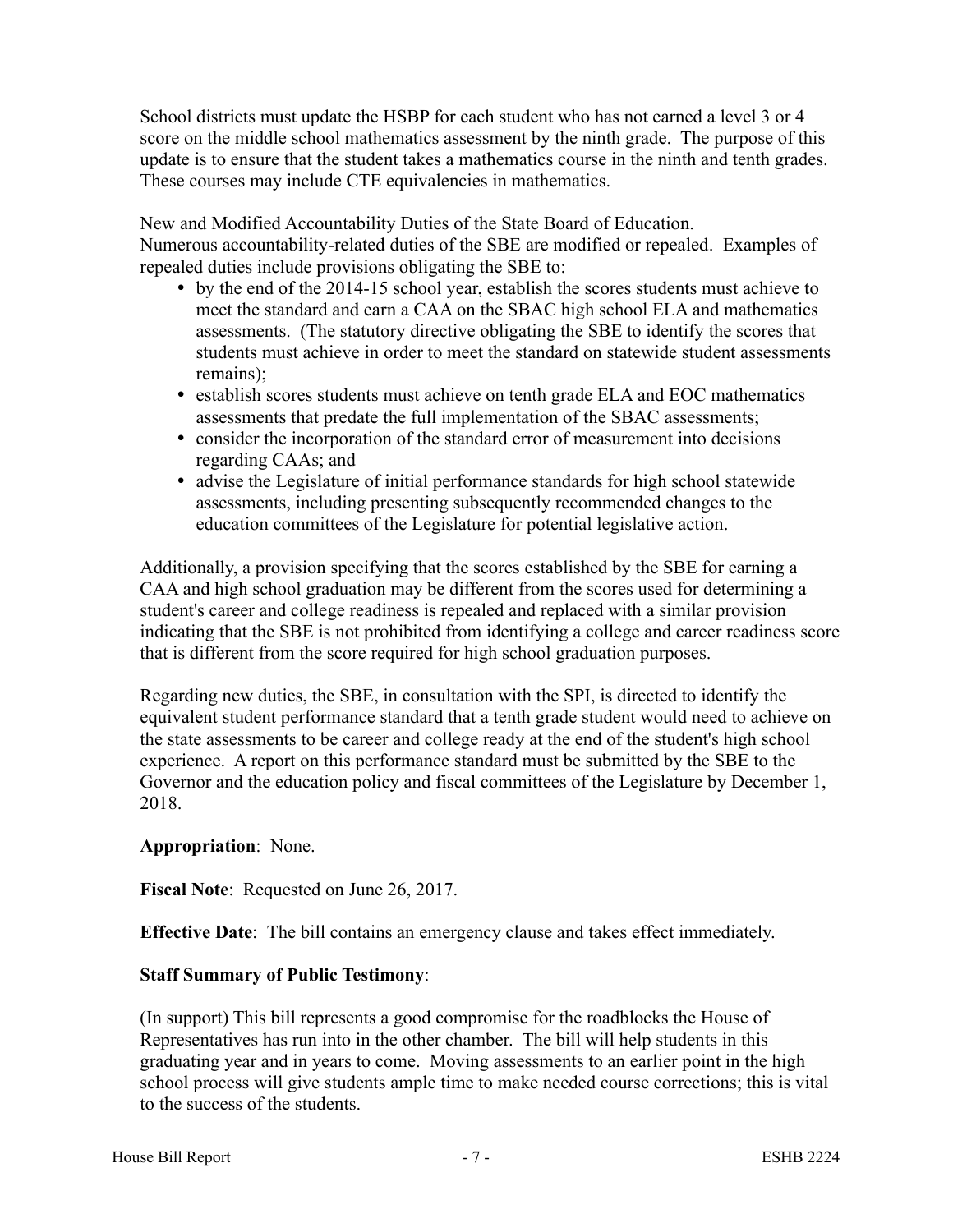The SPI supports delinking assessments from graduation requirements. The OSPI finds no evidence between high stakes testing and graduation results. Thirty-six states do not link high stakes tests with graduation requirements. Two-thirds of dropouts occur in the senior year, and they are dropping out with more math, science, and ELA credits than ever before. The eleventh grade high stakes tests cause more harm than good. Legislative proposals continue to evolve, but moving assessments to the tenth grade has emerged as a common idea. This change will be beneficial to student growth and success. The underlying bill would have allowed students to demonstrate proficiencies through other means without having to first take statewide assessments. The Senate wants assessments to be linked to graduation requirements, so the underlying bill calls for locally determined courses and locally administered assessments.

A constituent's daughter met all other graduation requirements, but did not pass the Biology EOC. As a result, she will not be able to attend a fashion college in California this fall. The bill should be supported, but high stakes tests should be delinked from graduation requirements. High stakes tests have second and third order effects, including effects related to higher dropout and crime rates. High stakes tests are not fair to children: they adversely affect minorities, English as a second language students, and struggling students. The underlying bill is a good compromise: it maintains rigor, and offers supports and alternatives to students. The OSPI, the SBE, the Senate, and others agree that the Biology EOC is either outdated or flawed. At a minimum, the Biology EOC should be delinked from graduation requirements for the class of 2017.

Principals support the striking amendment and appreciate the flexibility provided in its provisions, but the Legislature should make sure that the OSPI has the staff and resources necessary to implement the appeals process. The transition course and HSBP provisions create staffing issues that should be properly addressed by the Legislature.

The Washington State PTA has a long-standing resolution against high stakes testing. Delinking only the Biology EOC is not sufficient for students. While the exams are necessary for compliance with federal requirements, the 15,000 students affected by the Biology EOC, most of whom are minority and low-income students, should not be penalized for the system's failures and should be allowed to graduate; they are sitting on pins and needles waiting for the Legislature to issue a verdict. The ELA, mathematics, and science assessments should be delinked from graduation requirements for the classes of 2017 and 2018 until sufficient student supports can be implemented. The HSBP should be more robust, but without significant funding for counselors, HSBPs will not be useful. The final plan of the bill needs to be easily understood for families, reasonable for districts to implement, and meaningful to students. All students should have an achievable but rigorous path to graduation with a truly meaningful diploma.

(Opposed) The Washington Education Association (WEA) and its members have had an unwavering 20-year policy providing that standardized tests are not designed for, and should not be used for, high stakes decisions for students, including graduation. The WEA will continue to oppose the use of test scores, directly or indirectly, for making decisions about graduation or remediation—those decisions are best made by teachers. The WEA